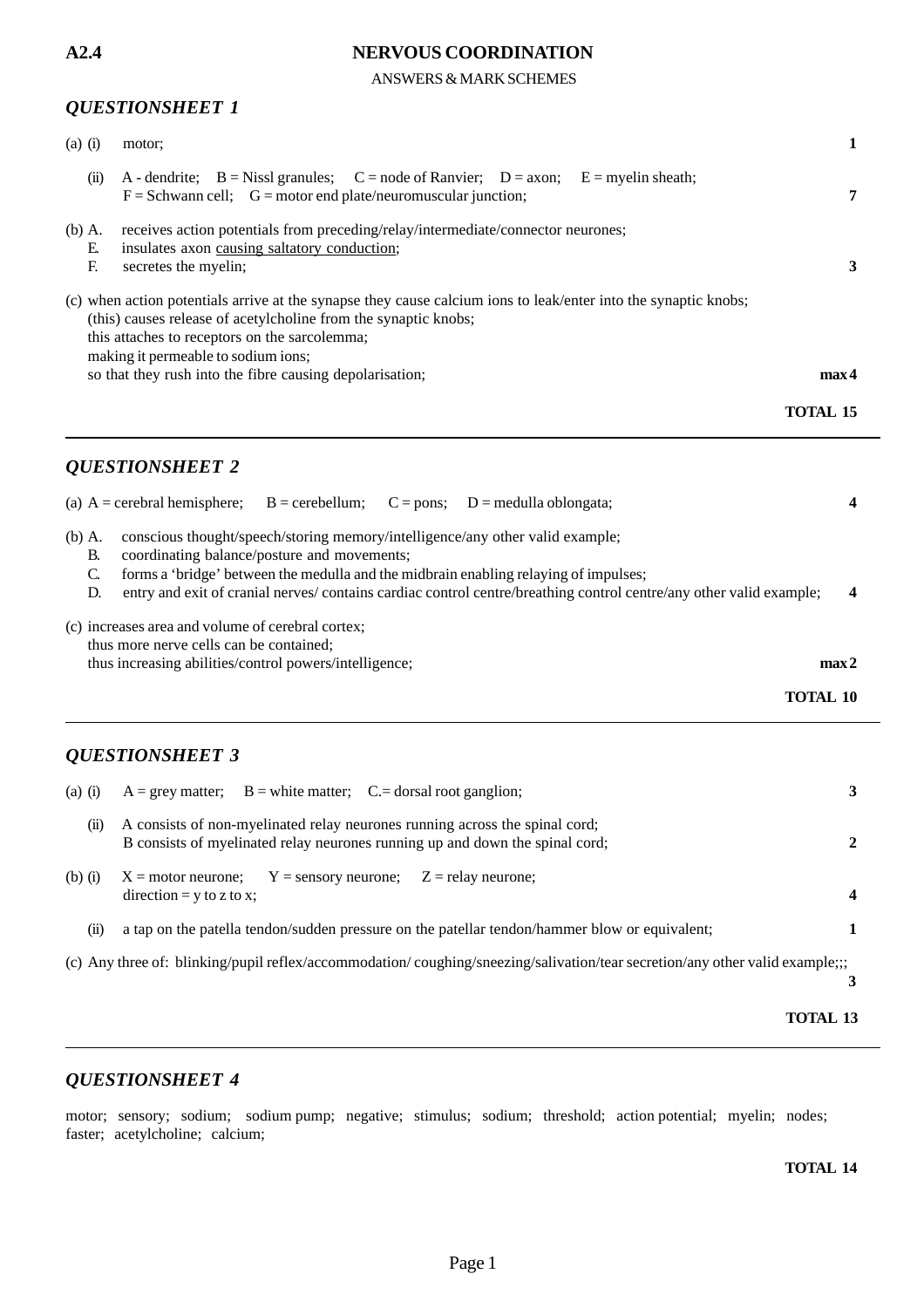ANSWERS & MARK SCHEMES

## *QUESTIONSHEET 5*

|                                                             |  | (i) medulla (oblongata); (ii) hypothalamus; (iii) cerebellum; (iv) thalamus/optic areas of cerebral cortex; |
|-------------------------------------------------------------|--|-------------------------------------------------------------------------------------------------------------|
| (v) corpus callosum; (vi) hypothalamus; (vii) hypothalamus; |  |                                                                                                             |

### *QUESTIONSHEET 6*

| (a) enclosed within the bony cranium and vertebrae;                                                                                                             |                  |
|-----------------------------------------------------------------------------------------------------------------------------------------------------------------|------------------|
| surrounded by tough meninges/dura mater;                                                                                                                        |                  |
| bathed in cerebrospinal fluid which contains all white blood cells and any antibodies;                                                                          | 3                |
| (b) speeds up the rate of impulse passage in myelinated neurones;                                                                                               |                  |
| sensory neurones are myelinated thus enabling rapid input of information from receptors to central nervous system;                                              |                  |
| yoluntary motor neurones are myelinated thus allowing rapid response of skeletal muscles;                                                                       |                  |
| (c) sympathetic outflow from CNS is via thoracic and lumbar spinal nerves whereas outflow of parasympathetic is via<br>cranial nerves and sacral spinal nerves; |                  |
| sympathetic involves nor-adrenaline as neurotransmitter whereas parasympathetic involves only acetylcholine;                                                    |                  |
| sympathetic tends to increase activities whereas parasympathetic tends to decrease them;                                                                        | max <sub>2</sub> |
|                                                                                                                                                                 | <b>TOTAL 8</b>   |

## *QUESTIONSHEET 7*

(b) (i)

 $\Gamma$ 

(a) axon membrane is impermeable to sodium ions but permeable to potassium ions; sodium pumped out of axon to surrounding tissue fluid; thus there is a lack of positive ions within the axon which tends to draw potassium ions in; this inflow of potassium is also supplemented by a weak potassium pump; however, inflow of potassium ions cannot quite catch up with outflow of sodium ions; and so inside stays negative with respect to outside; ATP required to allow pumps to work; **max 5** 

| Receptor  | Position in body              | <b>Stimulus</b>                  |              |
|-----------|-------------------------------|----------------------------------|--------------|
| cone      | retina                        |                                  | $\cdot$      |
|           | under the skin                | pressure                         | ٠<br>$\cdot$ |
|           | hypothalamus                  | change in blood osmotic pressure | ٠<br>$\cdot$ |
| rod       | retina                        |                                  | ٠<br>$\cdot$ |
| beta-cell | islets of Langerhans/pancreas |                                  | $\cdot$      |
|           | under skin/hypothalamus       | temperature change               | ٠<br>$\cdot$ |

(ii) changes one form of energy to another/example; **1**

**6**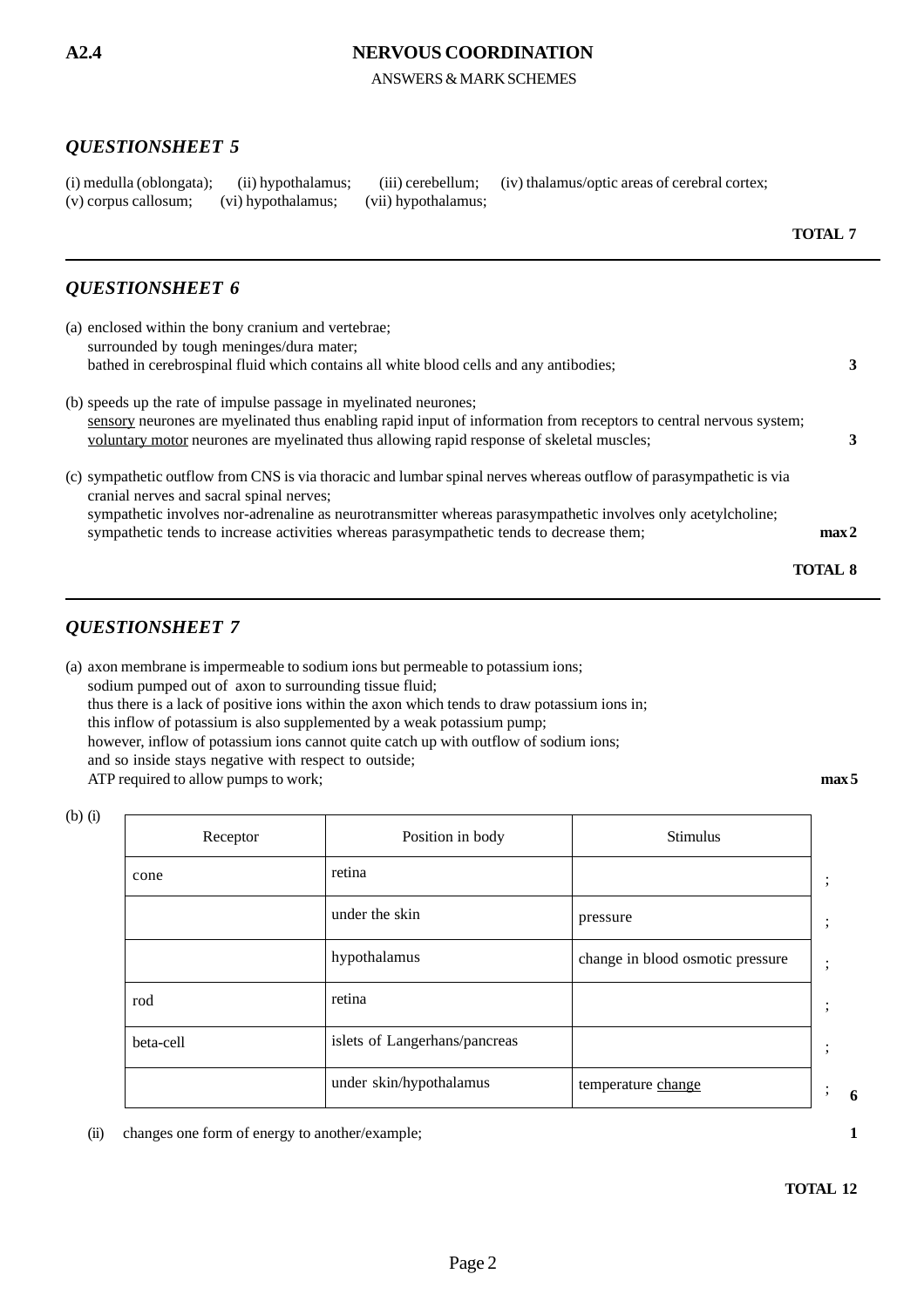ANSWERS & MARK SCHEMES

# *QUESTIONSHEET 8*

| $(a)$ $(i)$ | the smallest stimulus that is capable of setting up an action potential;                                                                                                                                                                                                                |                  |
|-------------|-----------------------------------------------------------------------------------------------------------------------------------------------------------------------------------------------------------------------------------------------------------------------------------------|------------------|
| (ii)        | put arrow on or near to 0.7 millisecond;                                                                                                                                                                                                                                                |                  |
| (iii)       | at the resting potential;                                                                                                                                                                                                                                                               |                  |
| $(b)$ $(i)$ | stimulus makes axon membrane become permeable to sodium ions;<br>these flood into the axon along the diffusion gradient;<br>thus polarity of membrane reverses to give action potential;                                                                                                | max <sub>2</sub> |
| (ii)        | too many positive ions are inside the axon at this stage;<br>membrane is now super permeable to potassium which floods out of axon along (electrical) gradient;<br>thus potential across membrane reverses back to resting value, (although correct ionic balance is not yet restored); | max <sub>2</sub> |
|             | (c) propogated by local currents;<br>electron flow occurs at margins of depolarised (+) and resting/repolarised (-) regions;<br>these currents make next bit of axon membrane permeable to sodium ions and so region of depolarisation spreads;                                         | 3                |
|             |                                                                                                                                                                                                                                                                                         | TOTAL 10         |

# *QUESTIONSHEET 9*

| $(a)$ $(i)$ | provide ATP;                                                                               |                  |
|-------------|--------------------------------------------------------------------------------------------|------------------|
|             | to provide energy for active absorption of acetate/choline into the knobs;                 |                  |
|             | for combining acetate and choline/to make acetylcholine/synthesis of acetylcholine;        | max <sub>2</sub> |
| (ii)        | calcium ions enter synaptic knobs;                                                         |                  |
|             | and attract vesicles to the pre-synaptic membrane;                                         |                  |
|             | these fuse with the membrane and release acetylcholine;                                    |                  |
|             | this attaches to receptors on post synaptic membrane;                                      |                  |
|             | making it become permeable to sodium ions;                                                 |                  |
|             | these rush into the muscle fibre along the concentration gradient;                         |                  |
|             | this alters the potential across the sarcolemma/membrane resulting in an action potential; | max <sub>5</sub> |
| (iii)       | acetylcholine esterase enzyme is released as soon as the muscle is depolarised;            |                  |
|             | this removes the acetylcholine from the receptors;                                         |                  |
|             | by hydrolysing/splitting it into acetate and choline;                                      |                  |
|             | thus membrane of muscle reverts to being impermeable to sodium ions;                       |                  |
|             | resting potential is restored;                                                             | max <sub>3</sub> |
| $(b)$ $(i)$ | the transmitter substance is nor-adrenaline;                                               |                  |
|             | the enzyme which removes it from the receptors is mono-amine oxidase;                      | 2                |
| (ii)        | in the sympathetic nervous system;                                                         | 1                |
|             |                                                                                            | <b>TOTAL 13</b>  |
|             |                                                                                            |                  |